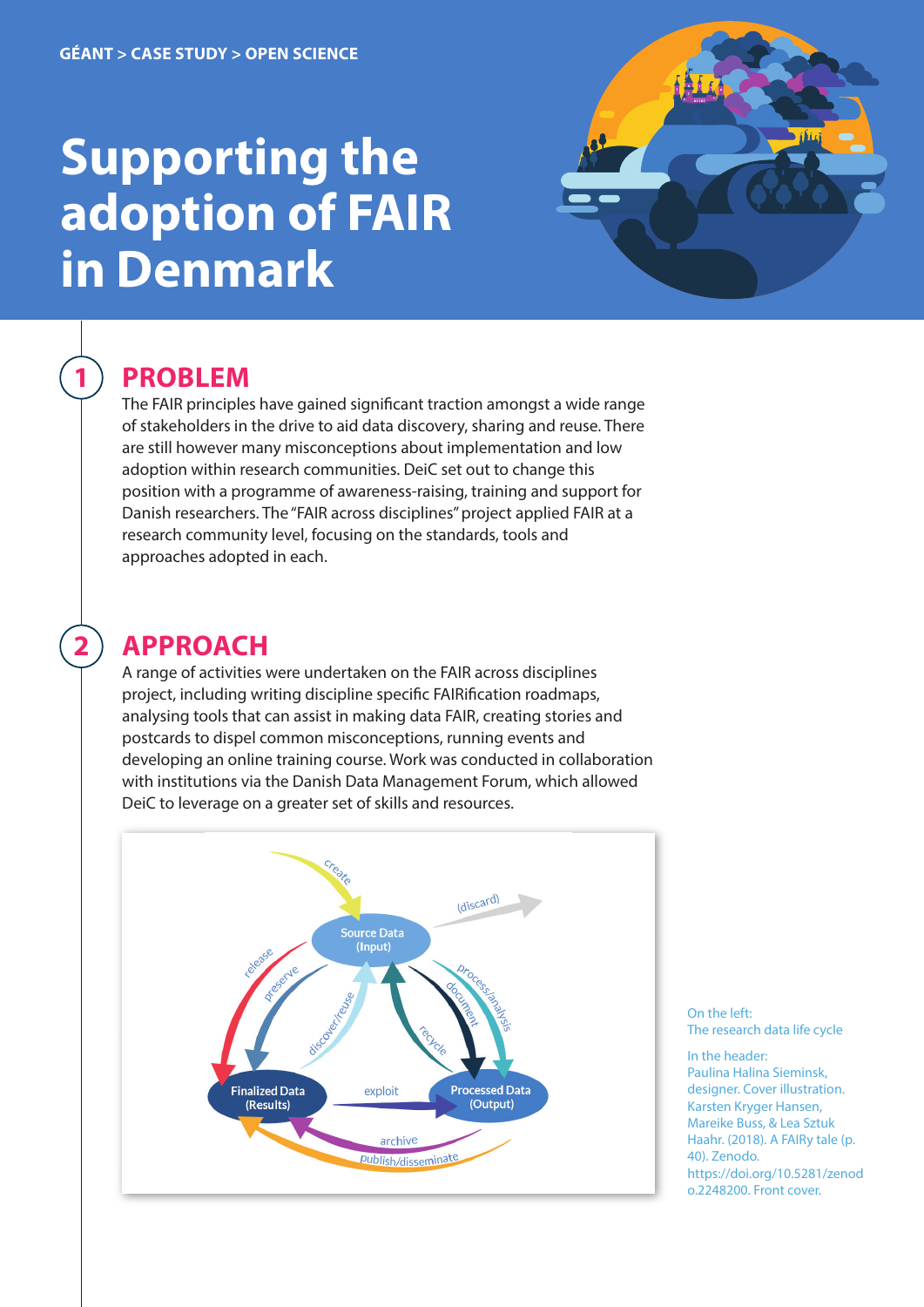Together with [GO FAIR](https://www.gofairfoundation.org/m4m/), DeiC developed a concept for short intensive workshops under the headline "Metadata for Machines." A call for interest went out following the first workshop, resulting in two more being planned and hopefully more to come. During the workshop participants learn – hands-on – how to make their data FAIR by adding standard metadata that has potential for machine actionable interoperability.

Inspired by the collaborative spirit of [RDA,](https://www.rd-alliance.org/) DeiC has planned a series of webinars on the topic "FAIR4ResearchSoftware", together with RDA specialists and Nordic colleagues. The first webinar attracted more than 100 participants of various nationalities, with most participants from Denmark and Sweden. More FAIR4RS webinars are in the making.

Most importantly, the work initiated through this programme has led to the formation of a national FAIR data strategy, as various stakeholders have come together and reached consensus on the steps needed for implementation.

In the next page: Myths about FAIR - Answer 7. ©2018 by DeiC /Deff /DTU /CBS /AAU /KU /Rigsarkivet /Det Kgl Bibliotek Policies is made available under a Creative Commons 4.0 licence (international)

## **OUTPUTS / OUTCOMES**

Key outputs include:

**3**

| <b>National strategy</b><br>for FAIR research<br>data management | A plan for how to implement FAIR principles across<br>Danish institutions                                           |
|------------------------------------------------------------------|---------------------------------------------------------------------------------------------------------------------|
| <b>A FAIRy tale</b>                                              | A poetic story that explains the FAIR principles one<br>by one in an entertaining, factual and educational          |
| <b>FAIR myths</b>                                                | A series of postcards debunking common myths<br>with concerns and responses presented on<br>alternate sides         |
| <b>Tools analysis</b>                                            | Explanation of various data analysis, storage and<br>sharing tools, noting which elements of FAIR each<br>supports  |
| <b>Case studies</b>                                              | Reports of implementing FAIR in different<br>disciplines, noting challenges and key learning<br>points              |
| <b>How to FAIR</b>                                               | A two-hour online training course with videos and a<br>quiz to test basic understanding of how to<br>implement FAIR |
| Metadata 4<br><b>Machines</b>                                    | Workshops for research teams to define<br>standardised machine-actionable metadata                                  |
| <b>FAIR 4 Research</b><br><b>Software</b>                        | Webinars supporting knowledge sharing, networks<br>and collaboration in the Nordics and beyond                      |